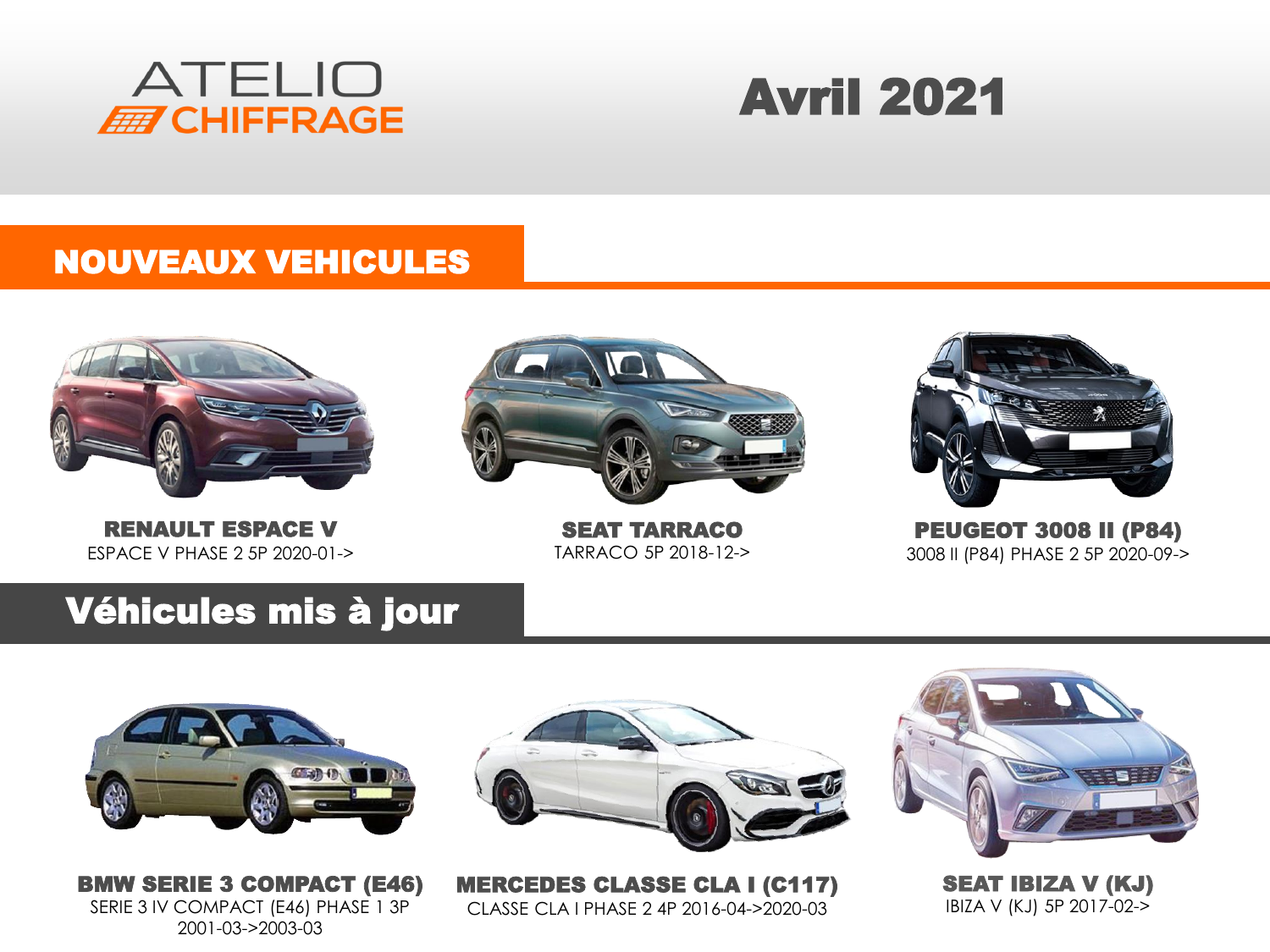

### Nouveaux véhicules

#### Niveau Complet

| <b>MARQUE</b>  | <b>MODELE</b>                                                                      |
|----------------|------------------------------------------------------------------------------------|
| <b>AUDI</b>    | A4 ALLROAD III (8K) PHASE 2 5P 2011-10->2016-12                                    |
| <b>HYUNDAI</b> | 130 III PHASE 2 5P 2020-09->                                                       |
| <b>HYUNDAI</b> | 130 III FASTBACK PHASE 2 5P 2020-09->                                              |
| <b>HYUNDAI</b> | 130 III BREAK PHASE 2 5P 2020-09->                                                 |
| OPEL           | MOVANO II LIHI COMBI (B) PHASE 1 5P-3000-<br>COURT (3182mm) 2015-10->              |
| OPEL           | MOVANO II LIHI COMBI (B) PHASE 1 5P-3300-<br>COURT (3182mm) 2015-10->              |
| <b>OPEL</b>    | MOVANO II L1H2 COMBI (B) PHASE 1 4P-3500-<br>COURT (3182mm) HAUT 2010-04->         |
| <b>OPEL</b>    | MOVANO II L1H2 COMBI (B) PHASE 1 5P-3300-<br>COURT (3182mm) HAUT 2010-04->         |
| <b>OPEL</b>    | MOVANO II L2H2 COMBI (B) PHASE 1 5P -3300-<br>MOYEN (3682mm) HAUT 2015-10->        |
| <b>OPEL</b>    | MOVANO II L2H2 COMBI (B) PHASE 1 5P-3500-<br>MOYEN (3682mm) HAUT 2015-10->         |
| <b>OPEL</b>    | MOVANO II L4 GRAND VOLUME (B) PHASE 1 4P -<br>3500-LONG (4332mm) 2016-10->         |
| <b>OPEL</b>    | MOVANO II LIHI CABINE APPROFONDIE (B) PHASE 1<br>4P-2800- COURT (3182mm) 2010-04-> |
| <b>PEUGEOT</b> | 3008 II (P84) PHASE 2 5P 2020-09->                                                 |
| <b>RENAULT</b> | ESPACE V PHASE 2 5P 2020-01->                                                      |
| <b>SEAT</b>    | TARRACO 5P 2018-12->                                                               |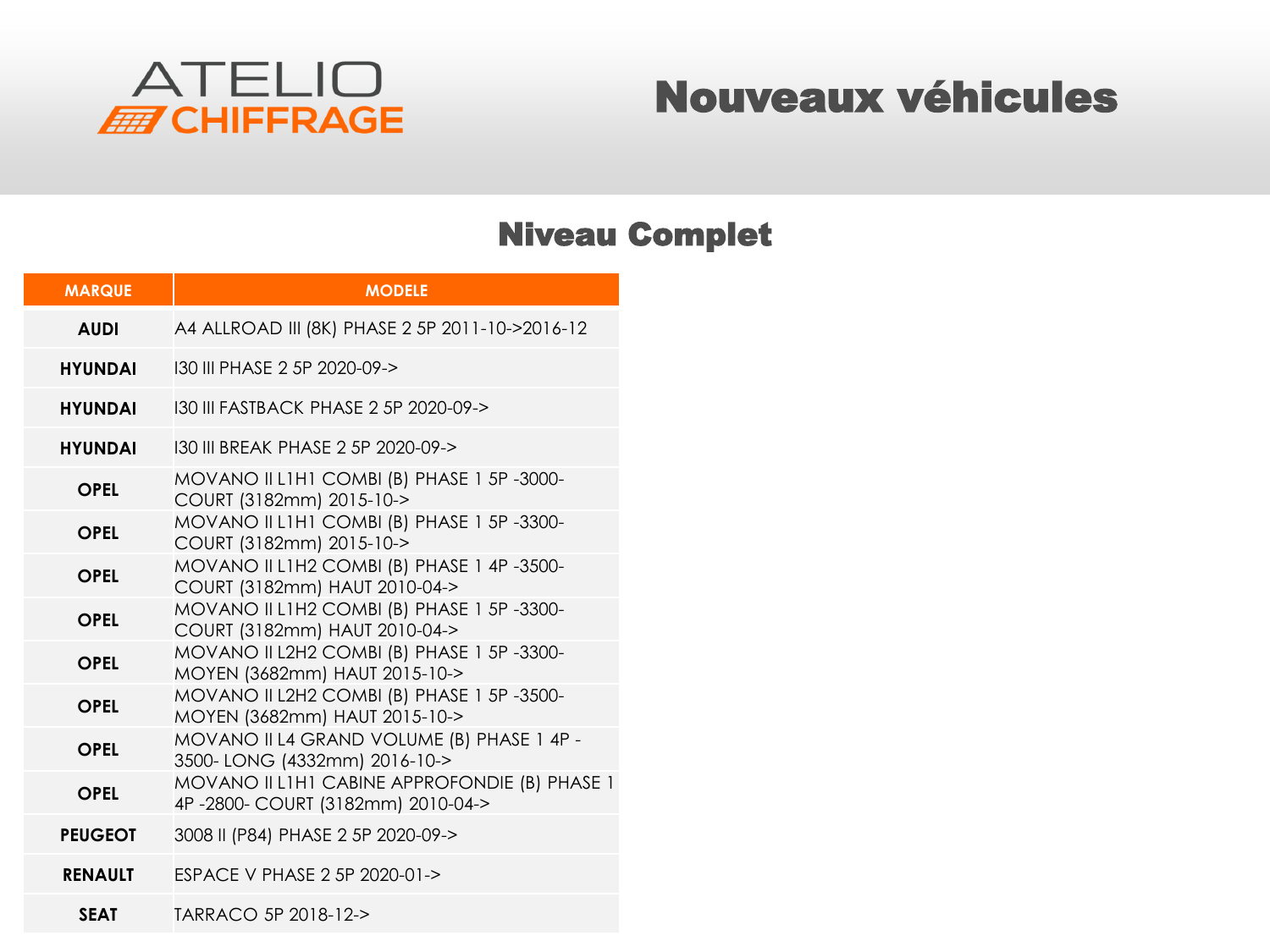

### Nouveaux véhicules

#### Niveau Entretien

| <b>MARQUE</b>    | <b>MODELE</b>                                                                                  |  |  |  |  |
|------------------|------------------------------------------------------------------------------------------------|--|--|--|--|
| <b>BMW</b>       | SERIE 4 II COUPE (G22) 2P 2020-09->                                                            |  |  |  |  |
| <b>FORD (EU)</b> | TRANSIT V L1 PHASE 2 2P -310- COURT (3137mm)<br>$2019 - 12 - 5$                                |  |  |  |  |
| <b>FORD (EU)</b> | TRANSIT V L1 PHASE 2 2P -350- COURT (3137mm)<br>2020-05->                                      |  |  |  |  |
| <b>FORD (EU)</b> | TRANSIT V L2H2 COMBI PHASE 2 5P-310- MOYEN<br>(3300mm) HAUT 2019-09->                          |  |  |  |  |
| <b>FORD (EU)</b> | TRANSIT V L2H2 FOURGON PHASE 2 4P -290- MOYEN<br>(3300mm) HAUT 2019-09->                       |  |  |  |  |
| <b>FORD (EU)</b> | TOURNEO CUSTOM LIHI PHASE 2 4P-310- COURT<br>(2933mm) 2019-06->                                |  |  |  |  |
| <b>FORD (EU)</b> | TOURNEO CUSTOM L1H1 PHASE 2 4P -320- COURT<br>(2933mm) 2019-06->                               |  |  |  |  |
| <b>FORD (EU)</b> | TOURNEO CUSTOM L2H1 PHASE 2 4P -310- MOYEN<br>(3300mm) 2019-06->                               |  |  |  |  |
| <b>FORD (EU)</b> | TRANSIT CUSTOM LIH1 FOURGON PHASE 2 4P-320-<br>COURT (2933mm) 2017-09->                        |  |  |  |  |
| <b>FORD (EU)</b> | <b>TRANSIT CUSTOM L1H2 CABINE APPROFONDIE PHASE</b><br>2 4P-260- COURT (2933mm) HAUT 2018-07-> |  |  |  |  |
| <b>FORD (EU)</b> | <b>TRANSIT CUSTOM L1H2 CABINE APPROFONDIE PHASE</b><br>2 4P-320- COURT (2933mm) HAUT 2018-06-> |  |  |  |  |
| <b>HYUNDAI</b>   | XG PHASE 2 4P 2003-03->2005-12                                                                 |  |  |  |  |
| <b>HYUNDAI</b>   | XG PHASE 1 4P 1999-11->2003-02                                                                 |  |  |  |  |
| <b>HYUNDAI</b>   | I20 III 5P 2020-09->                                                                           |  |  |  |  |
| <b>VOLVO</b>     | S90 II PHASE 2 4P 2020-07->                                                                    |  |  |  |  |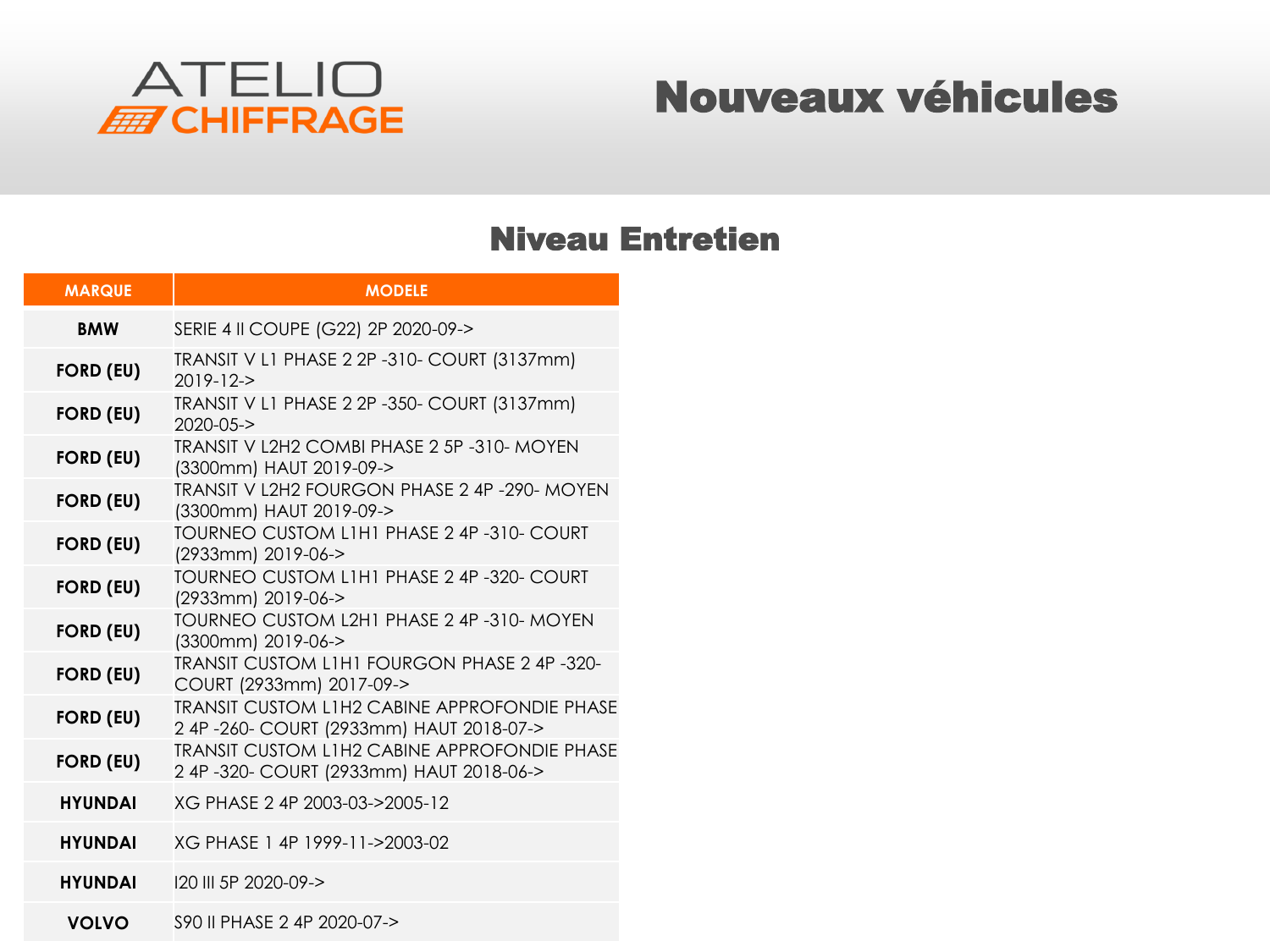

## Véhicules mis à jour

| <b>MARQUE</b>  | <b>MODELE</b>                                                                 | <b>MARQUE</b>   | <b>MODELE</b>                                                         |
|----------------|-------------------------------------------------------------------------------|-----------------|-----------------------------------------------------------------------|
|                | ALFA-ROMEO GIULIA 4P 2016-06->                                                | <b>MAZDA</b>    | 3 IV 5P 2019-04->                                                     |
| <b>AUDI</b>    | A6 II (4B) PHASE 1 4P 1997-06->2001-07                                        | <b>MAZDA</b>    | 3 IV BERLINE 4P 2019-06->                                             |
| <b>BMW</b>     | SERIE 3 IV COMPACT (E46) PHASE 1 3P 2001-03-<br>$>2003-03$                    | <b>MERCEDES</b> | CLASSE E II (W210) PHASE 1 4P 1995-06->1999-09                        |
| <b>BMW</b>     | SERIE 2 GRAN TOURER (F46) PHASE 1 5P 2015-04->                                | <b>MERCEDES</b> | CLASSE GLC (X253) PHASE 1 5P 2015-06->2020-03                         |
| <b>CITROEN</b> | EVASION 5P 1994-07->2002-09                                                   | <b>MERCEDES</b> | CLASSE CLA I (C117) PHASE 2 4P 2016-04->2020-03                       |
| FORD (EU)      | TOURNEO CUSTOM L1H1 PHASE 2 5P-310- COURT<br>(2933mm) 2018-01->               | <b>MERCEDES</b> | CLASSE CLA I SHOOTING BRAKE (X117) PHASE 2 5P<br>2016-04->2020-03     |
| FORD (EU)      | TOURNEO CUSTOM L1H1 PHASE 2 5P -320- COURT<br>(2933mm) 2018-01->              | <b>MERCEDES</b> | CLASSE E V (W213) 4P 2016-02->                                        |
| FORD (EU)      | TOURNEO CUSTOM L2H1 PHASE 2 5P-310-MOYEN<br>(3300mm) 2018-01->                | <b>MERCEDES</b> | CLASSE E V BREAK (S213) 5P 2016-08->                                  |
| FORD (EU)      | TOURNEO CUSTOM L2H1 PHASE 2 5P -320- MOYEN<br>(3300mm) 2018-01->              | <b>MERCEDES</b> | CLASSE E V CABRIOLET (A238) 2P 2017-02->                              |
| FORD (EU)      | TRANSIT CUSTOM L1H1 FOURGON PHASE 2 4P -280-<br>COURT (2933mm) 2018-01->      | <b>MERCEDES</b> | CLASSE E V COUPE (C238) 2P 2017-02->                                  |
| FORD (EU)      | TRANSIT CUSTOM L1H1 FOURGON PHASE 2 4P-290-<br>COURT (2933mm) 2018-01->       | <b>MERCEDES</b> | CLASSE X DOUBLE CABINE (470) 4P 2017-10->                             |
| FORD (EU)      | TRANSIT CUSTOM L1H1 FOURGON PHASE 2 4P -300-<br>COURT (2933mm) 2018-01->      | <b>NISSAN</b>   | PATROL GR III 3P 2004-09->2009-12                                     |
| FORD (EU)      | TRANSIT CUSTOM L1H1 FOURGON PHASE 2 4P-310-<br>COURT (2933mm) 2018-01->       | <b>NISSAN</b>   | PATROL GR III 5P 2004-09->2009-12                                     |
| FORD (EU)      | TRANSIT CUSTOM L1H1 FOURGON PHASE 2 4P-340-<br>COURT (2933mm) 2018-01->       | <b>OPEL</b>     | MOVANO II L1H1 COMBI (B) PHASE 1 4P-3000-<br>COURT (3182mm) 2010-04-> |
| FORD (EU)      | TRANSIT CUSTOM L1H2 FOURGON PHASE 2 4P -280-<br>COURT (2933mm) HAUT 2018-01-> | <b>OPEL</b>     | MOVANO II LIHI COMBI (B) PHASE 1 4P-3300-<br>COURT (3182mm) 2010-04-> |